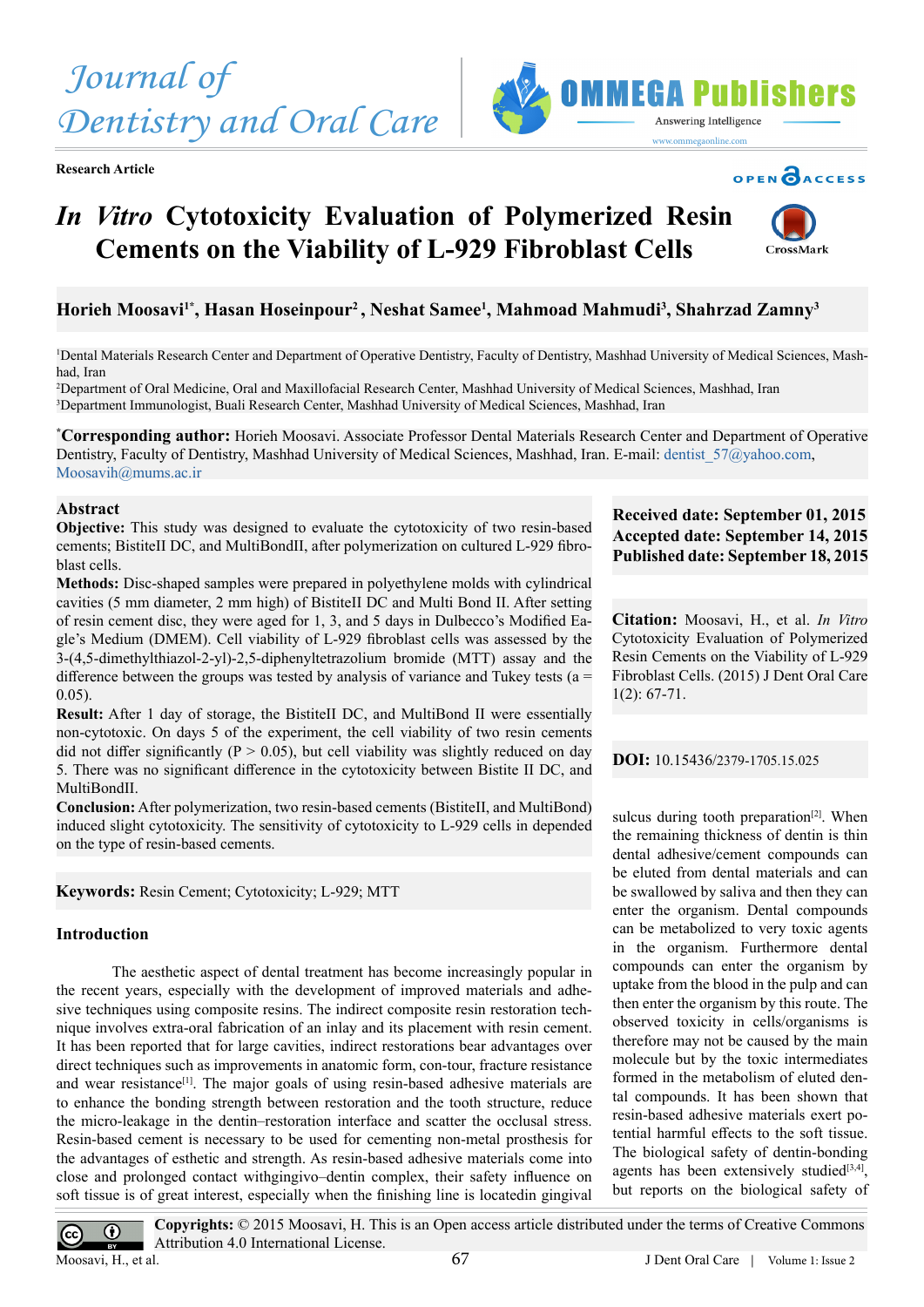

new resin-based cements to cultured L-929 fibroblast cells are still rare."In vitro cytotoxicity test" has the advantage of easy control of experimental factors that are often a problem when performing experiments in vivo. In vitro methods are reproducible, cost-effective, relevant, and suitable for the evaluation of basic biological properties of dental materials.According to the possible dangerous effects of these components' cytotoxicity it is very important to know how they affect the cells. To evaluate the cytotoxicity of resin-based cements on cultured L-929 fibroblast cells completely, this study evaluates the cytotoxicity of two resin-based cements (BistiteII DC, and MultiBondII) after polymerization on cultured L-929 fibroblast cells. There is a few information about the cytotoxicity and biocompatibility of resin components. Therefore we examined the impact of two dentin bonding agents on L-929 mouse fibroblast cells.

## **Materials and Methods**

#### **Resin-based Cements and Sample Preparation**

Two resin-based cements were evaluated: BistiteII DC, (Tokuyama Dental Corporation, Japan), and MultiBondII (Tokoyama, Dental Corporation, Tokyo, Japan). The cements were prepared according to the application instructions (Table 1) under aseptic conditions and were applied into polyethylene rings with diameter of 5 mm and height of 2 mm. Samples were polymerized in accordance with the application instructions (Table 1). Sodium dodecyl sulfate (SDS) was used as positive control and DMEM without serum as negative control.

**Table 1:** Resin-based cements tested and their instructions of application.

| Material (Abbre-<br>viation) Manufac-<br>turer Lot no. Com-<br>position Procedure | Composition                                                                                                                                                                                                                                                                                                             | Procedure                                                                                                                                                            |  |  |
|-----------------------------------------------------------------------------------|-------------------------------------------------------------------------------------------------------------------------------------------------------------------------------------------------------------------------------------------------------------------------------------------------------------------------|----------------------------------------------------------------------------------------------------------------------------------------------------------------------|--|--|
| Bistite II DC (BT)<br>Tokuyama Dental<br>028012                                   | Primer $1(A \text{ and } B)$ : phosphor-<br>ic acid monomer, acetone,<br>alcohol, water, and initiator.<br>Primer 2: HEMA, acetone,<br>initiator. Resin cement pastes:<br>Paste-A: NPGDMA, Bis-<br>MPEPP, silica-zirconia filler.<br>Paste-B: MAC-10, silica-zir-<br>conia filler, benzoylperoxide,<br>photo-initiator. | Apply primer<br>$1A + 1B$ , leave<br>for 30 s, air dry,<br>apply primer 2,<br>leave for 20 s,<br>air-dry, place<br>mixed paste $A +$<br>B, light cure for<br>$20$ s. |  |  |
| Multibond II (MB)<br>Tokuyama Dental<br>0780Z1                                    | Primer: phosphoric acid<br>monomer, water, acetone,<br>UDMA, co-activator.<br>Liquid: MMA, UDMA, 10 s. Powder:<br>HEMA, MTU-6, borate cat-<br>alyst.<br>Powder: PMMA, co-activator.                                                                                                                                     | Apply primer<br>for $20$ s and gen-<br>tly air dry for<br>liquid: $1:3$ Mix<br>for 5 s, apply<br>to disc surface.                                                    |  |  |

Abbreviations: HEMA: 2-hydroxyethyl methacrylate, MAC-10: methacryloyloxundecanedicarboxylic acid, MMA: methyl methacry- late, PMMA: poly methyl methacrylate, UDMA: urethane dimethacrylate, MTU-6: 6-methacryloxyhexyl 2-thiouracil-5-carboxylate.

#### **Cell Culture**

The mouse fibroblast cell line (L929) was obtained from National Cell Bank of Iran (NCBI, Tehran, Iran) and used for the experiment. Cells were cultivated as a monolayer culture in DMEM medium (Gibco, Detroit, USA), supplemented with 10% FBS (Gibco, Detroit, USA), 100 IU/ml penicillin and 100 μg/ml streptomycin (Gibco, Detroit, USA) at 37°C in a fully humidified air atmosphere containing  $5\%$  CO<sub>2</sub>. For the experiments, cells were removed from the flasks using a 0.25% trypsin-EDTA solution (Gibco, Detroit, USA). Briefly, cells (2×10<sup>4</sup>) cells/well) were seeded onto 96-well microplate and allowed to adhere overnight. Then, each cell line was exposed to increasing concentrations of aqueous extract (5-2000 μg/ml) for 24 h. The first column of each microplate was assumed as negative control (containing no extract).

#### **Exposure of Cells to Tested Materials**

The sample disks were removed immediately after curing. For the prevention from bacterial contamination, all sample disks were sterilized with UV-radiation for 45 minutes on each side. Then, L929 fibroblasts were treated with resins in two following ways.

#### **Incubation with Medium Containing the Compounds**

Prepared disks were placed into 1 ml of freshly prepared DMEM medium for 1,3 and 5 days. Then, L929 fibroblasts were treated with or without pre-incubated medium at a density of  $1 \times 10^4$ cells in polystyrene 96-well tissue culture plates (Costar) for 24h at 37°C in a fully humidified air atmosphere containing  $5\%$  CO<sub>2</sub>.

#### **Direct Contact Testing**

L929 fibroblasts were seeded at a density of  $4\times10^4$  cells in polystyrene 24-well tissue culture plates (Costar) and the cell layer was exposed to a flat surface of the disk for 1,3 and 5 days. Paper disks with the resembling diameters were used as negative controls. The interface area of 12.5% and the volume ratio was  $2.74 \text{ cm}^2/\text{ml}$ , which is within the recommended range of 0.5–6.0 cm2 / ml suggested by ISO 10993-5 and International Organization for Standardization.

#### **Cytotoxicity Assessment Using MTT Assay**

Cytotoxicity of cells was measured using MTT (Sigma, St Louis, USA) colorimetric assay. The assay is based on the metabolic reduction of soluble MTT by mitochondrial enzyme activity of viable cells into an insoluble colored Formosan product, which can be measured spectrophotometrically after dissolving in dimethyl sulfide (DMSO). To assay the cytotoxicity, MTT solution (5 mg/ml in phosphate buffered solution) was added to each well and the plate was incubated for 3 h at 37°C. Then, DMSO was replaced and dissolved any Formosan crystals. The optical density (OD) was read on an Elisa reader (Microplate reader MR 600, Dynatech, USA) at a wavelength of 545 nm. The inhibitory rate of cytotoxicity was calculated by the following formula:

Cytotoxicity percent =  $[1-(OD_{\text{control}} - OD_{\text{treated}})/OD_{\text{control}}] \times 100$ 

Cytotoxicity was rated based on cell viability relative to controls  $as^{[5]}$  $as^{[5]}$  $as^{[5]}$ :

Non-cytotoxic=>90% cell viability;

Slightly cytotoxic =  $60-90\%$  cell viability;

Moderately cytotoxic  $= 30 - 59\%$  cell viability;

Severely cytotoxic=  $\leq$ 30% cell viability.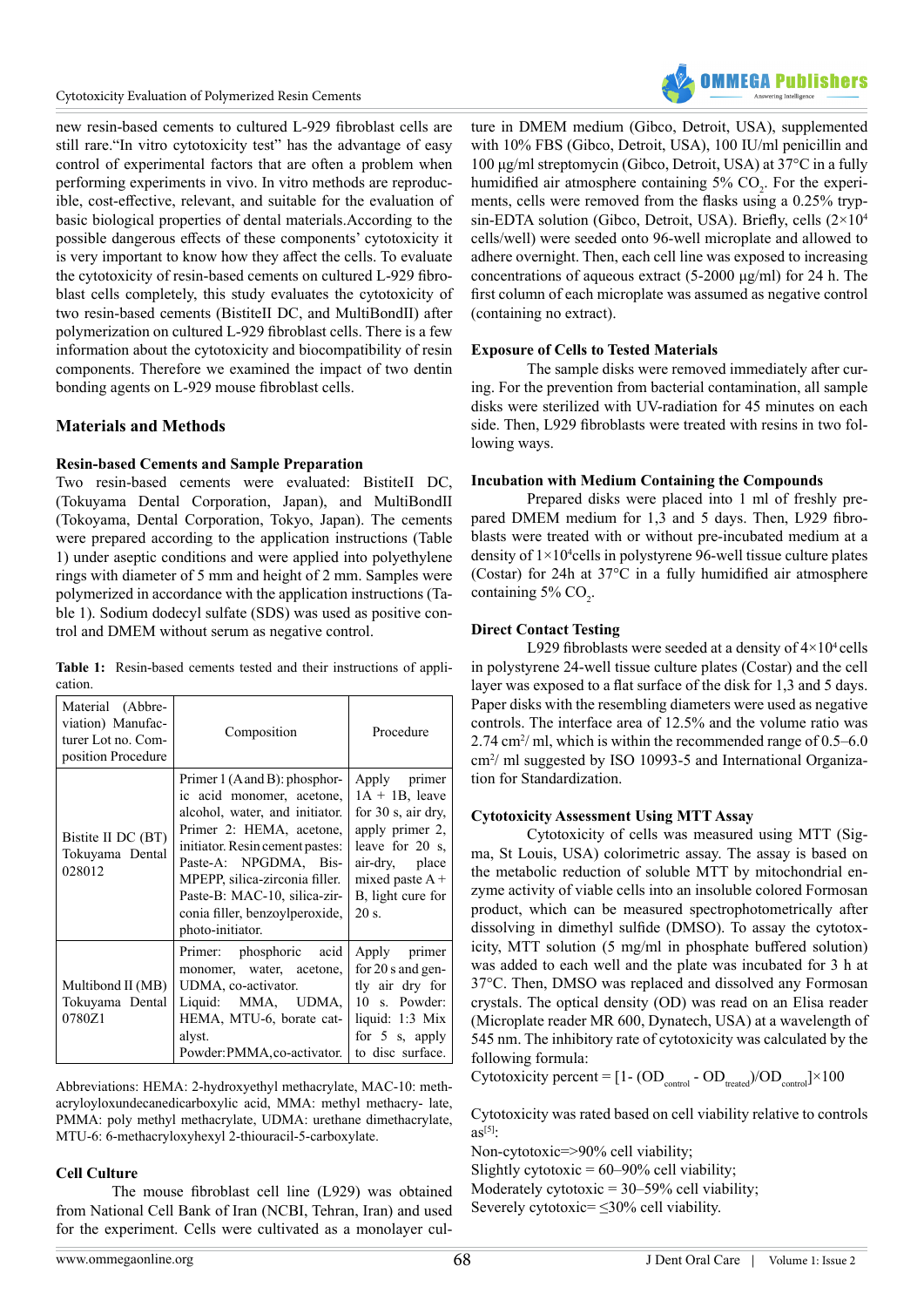

Morphological alteration of the L-929 cells was observed directly by phase contrast microscope and photographed by a Nikon camera.

#### **Statistical Analysis**

Five replicates of each concentration were performed in each test. All assays were repeated four times to ensure reproducibility. The significance of differences were evaluated using SPSS 11.0 software by one way analysis of variance (ANOVA) and Bonferroni's post doc test. All results were expressed as mean  $\pm$  SEM. A probability level of P<0.05 was considered statistically significant.

## **Results**

The Relative growth rates (RGRs) of cultured L-929 cells are shown in Table 2. The RGR of cells exposed to BistiteII DC and MultiBond II were 85.54%, and 82.39%, respectively, while 100% in negative control group and 0.00% in positive control group.

**Table 2:** Relative growth rate (RGR, %) and cytotoxic rates.

| <b>Experimental</b><br>groups | Day 1                             |           | Day 3  |           | Day 5      |           |  |
|-------------------------------|-----------------------------------|-----------|--------|-----------|------------|-----------|--|
|                               | <b>RGR</b>                        | <b>SD</b> | RGR    | <b>SD</b> | <b>RGR</b> | <b>SD</b> |  |
| Bistite II DC                 | 85.54                             | 2.71      | 87.75  | 2.49      | 93         | 3.38      |  |
|                               | Slight                            |           | Slight |           | Non        |           |  |
| MultiBond II                  | 82.39                             | 1.45      | 85.52  | 1.04      | 90.42      | 1.34      |  |
|                               | Slight                            |           | Slight |           | Non        |           |  |
| Positive control              | 4.06 (SD 0.02) severely cytotoxic |           |        |           |            |           |  |
| Negative control              | $100**$ non-cytotoxic             |           |        |           |            |           |  |

\*Denote significant differences between the experiment groups and negative control with  $p \le 0.01$ .

There was no significant difference in the cytotoxicity between the BistiteII DC and MultiBond II group. There was significant difference between the experiment group and negative control groups. At each concentration level, there was no significant difference in the cytotoxicity between BistiteII DC and MultiBond II. The RGR increased along with the increasing the time of cements curing (Figure1).



Figure 1: Cytotoxicity trends of the Bistite II DC and MultiBond II resin cements during the total period of the experiment.

## **Discussion**

Cytotoxicity of dental resins and their component materials has been shown in several studies. In addition, a recent study has shown that degradation derivatives of dental resins could cause comparable toxic effects as the raw monomers $[6,7]$ . In vitro cytotoxicity tests should be performed with cells homologous to the human tissue of ultimate concer[n\[8-10\].](#page-3-5) Cells in the resting stage seem to reflect the in vivo condition more closely than do cells in the growing phase<sup>[\[11\]](#page-3-6)</sup>. Therefore, the cytotoxicity of resin-based cements was examined on confluent cells in this study. In the present study, the mean relative growth rate of mouse L-929 cells exposed to BistiteII DC, and MultiBond II groups, while 100% in negative control group and 0.00% in positive control group. That means that the two resin-based cements have slight cytotoxicity after polymerization. At the same time, the rank orders with respect to cytotoxicity were found to be as follow: BistiteII DC < MultiBond II. There was no significant difference in the cytotoxicity between BistiteII DC, and Multi Bond II. Significant differences were observed between the groups of this study after 1 day of incubation, with the MultiBondII being moderately cytotoxic. However, ageing reduced the cytotoxicity of the MultiBondII cement resin. Previous studies have also demonstrated decreased cytotoxicity of dental composites with increasing pre-incubation periods that is almost immeasurable after 7 days<sup>[12]</sup>. On day 5 of the experiment, cell viability was almost 100 per cent in all groups; however, a mild cytotoxic effect was observed on day 5 in two groups. This may be due to water absorption that provokes monomer release<sup>[\[13\]](#page-3-8)</sup>. Variable cytotoxic trends over the total period of such experiments have been reported<sup>[14]</sup>. It was demonstrated that different light-cured bonding systems resulted in cell toxicity levels significantly lower than that of a chemically cured system (Concise). In their study, the cytotoxicity of all substances diminished after 7 days of pre-incubation, with Concise still being the material with the highest cytotoxicity leve[l\[15\].](#page-3-10) Moderate cytotoxicity of the MultiBondII on day 1 of the present experiment was probably related to insufficient polymerization or severe toxicity of its liquid activator<sup>[16]</sup>. In clinical application of MultiBondII, a layer of activator is applied both to the tooth surface and to the indirect restoration base with the adhesive sandwiched between them. If the adhesive is very thin, the activator/adhesive ratio increases which may cause more residual un-polymerized monomers within the system. On the other hand, an increase in adhesive thickness produces an inhomogeneous polymerization pattern due to insufficient activator penetration, which may result in cytotoxicity. The latter phenomenon may have little significance in the current study because the dimensions of the specimens were controlled.Since cement resin contain higher ratios of resin diluents, higher cytotoxicity of this type of materials was expected in the present study, but the results showed excellent biocompatibility. This finding is in agreement with the results of study who compared hybrid, condensable, and flowable composites and found no toxic effects of flowable composite during the 2 day interval, while the other groups were moderately cytotoxic<sup>[17]</sup>. It was concluded that since cell culture toxicity data are highly model dependent, the test protocols to screen the toxicity of dental materials should be standardized to obtain comparable results<sup>[18]</sup>. Several studies have indicated that cytotoxic effects in cell culture are mainly caused by released monomers. Curing of resin-based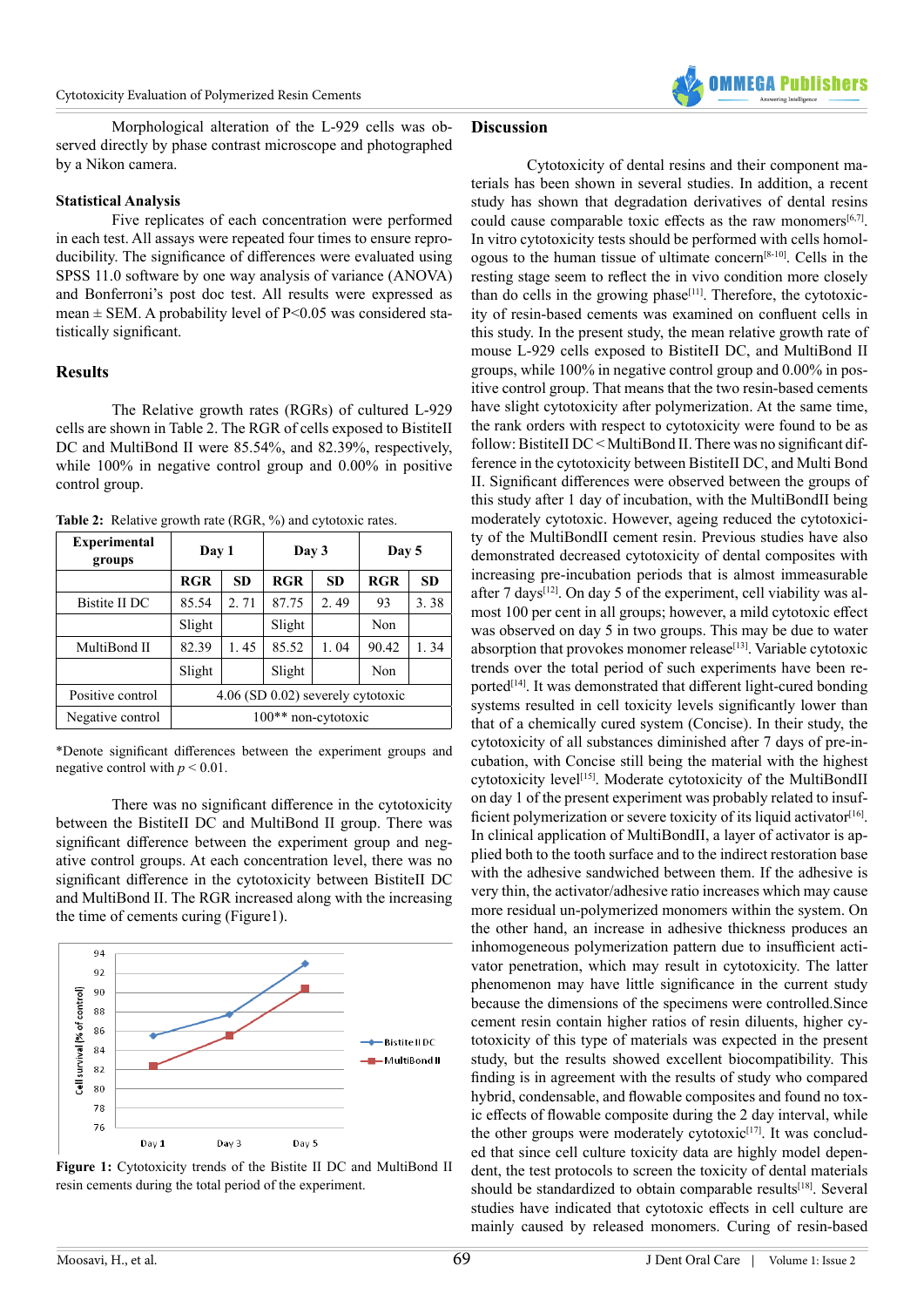

cement is usually not complete, unconverted monomers can be released from resin into an adjacent aqueous phase and can diffuse through dentin to the pulp space<sup>[19,20]</sup>. The sensitivity of cytotoxicity to cultured L-929 cells depended on the resin-based cements tested. This may be due to differences in the content and component of monomers or additives of two resin-based cements. BistiteII DC is dual-cure resin cement based on Bis-MPEPP. It contains MAC-10, a special adhesive monomer. It has been shown that some methacrylate monomer (Bis-MPEPP) is strong cytotoxic to fibroblast<sup>[\[21,22\]](#page-3-15)</sup>. MultiBond II is self-cure dental adhesive resin cement based on MMA (methyl methacrylate). It contains 4-methacryloxyethyl trimellitate anhydride (4- META), a high performance bonding monomer, and tri-n-butylborane (TBB), a catalyst. BistiteII DC is dual-cure resin cement, also contains 4-META. Compared with other polyfunctional methacrylate monomers, MMA has a low potential for irritation and 4-META may not affect the cytotoxicity induction<sup>[\[23\]](#page-3-16)</sup>. This may be the reason why there was no significant difference in the cytotoxicity between BistiteII DC and MultiBond II at the same concentration and both showed slight cytotoxicity. However the sensitivity of cytotoxicity to human pulp cells depended on the resin-based cements and the concentration of the elution. BistiteII DC is lower cytotoxic agent than MultiBond II resin-based cement. The present findings suggest that additional care should be taken when manipulating cement resin, especially MultiBond II resin-based cement. This is emphasized by the fact that disposable gloves are permeable to methyl methacrylate and its derivatives<sup>[24,25]</sup>. It has been recommended that complete evacuation of remnant activators should be accomplished after cement resin setting with water spray and suction. Care should be taken to remove excess cement resin around the indirect restoration after polymerization, especially in areas where the cement resin may be in close contact with oral tissues, such as the subgingival and interproximal areas[\[26,27\]](#page-4-0). It should be borne in mind that *in vitro* cytotoxicity tests do not completely represent the cytotoxic properties of materials in the oral environment. It is known that the oral mucosa is generally more resistant to toxic substances than cell cultures because of the musin and keratin layers[\[28\].](#page-4-1) In addition, the sublethal effects of adhesive materials during prolonged exposure, which may cause estrogenic effects, should not be neglected. Further research is required to focus on the longterm effects of these materials.

## **Conclusion**

Within the limitation of the present study, the MultiBond II showed moderate cytotoxicity, this subsided considerably during longer incubation, while the BistiteII DC showed suitable biocompatibility. So care should be undertaken during the manipulation of cement resin base materials.

#### **Acknowledgement**

The authors would like to acknowledge the research chancellor of Mashhad University of Medical Sciences for providing this research with financial support (grant number # 900744). There is no conflict of interest.

#### **References**

<span id="page-3-0"></span>[1. Wassell, R.W., Walls, A.W., McCabe, J.F. Direct composite inlays](http://www.ncbi.nlm.nih.gov/pubmed/7495630) [versus conventional composite restorations: three-year clinical results.](http://www.ncbi.nlm.nih.gov/pubmed/7495630) [\(1995\) Br Dent J 179\(9\):343-349.](http://www.ncbi.nlm.nih.gov/pubmed/7495630)

<span id="page-3-1"></span>[2. Schedle, A., Franz, A., Rausch-Fan, X., et al. Cytotoxic effects of](http://www.ncbi.nlm.nih.gov/pubmed/10483406) [dental composites, adhesive substances, compomers and cements.](http://www.ncbi.nlm.nih.gov/pubmed/10483406) [\(1998\) Dent Mater 14\(6\):429-440.](http://www.ncbi.nlm.nih.gov/pubmed/10483406)

<span id="page-3-2"></span>[3. Chen, R.S, Liu, C.C., Tseng, W.Y., et al. Cytotoxicity of three dentin](http://www.ncbi.nlm.nih.gov/pubmed/12726708) [bonding agents on human dental pulp cells. \(2003\) J Dent 31\(3\):223-](http://www.ncbi.nlm.nih.gov/pubmed/12726708) 229

[4. Huang, F.M., Chang, Y.C. Cytotoxicity of dentine-bonding agents on](http://www.ncbi.nlm.nih.gov/pubmed/12453018) [human pulp cells in vitro. \(2002\) IntEndod J 35\(11\):905-909.](http://www.ncbi.nlm.nih.gov/pubmed/12453018)

<span id="page-3-3"></span>[5. Sjögren, G., Sletten, G., Dahl,J.E. Cytotoxicity of dental alloys, met](http://www.ncbi.nlm.nih.gov/pubmed/10946345)[als, and ceramics assessed by millipore filter, agar overlay, and MTT](http://www.ncbi.nlm.nih.gov/pubmed/10946345) [tests. \(2000\) J Prosthet Dent 84\(2\):229-236.](http://www.ncbi.nlm.nih.gov/pubmed/10946345)

<span id="page-3-4"></span>[6. VandeVannet, B.M., Hanssens, J.L. Cytotoxicity of two bonding ad](http://www.ncbi.nlm.nih.gov/pubmed/17605479)[hesives assessed by three-dimensional cell culture. \(2007\) Angle Orth](http://www.ncbi.nlm.nih.gov/pubmed/17605479)[od 77\(4\):716-722.](http://www.ncbi.nlm.nih.gov/pubmed/17605479)

[7. Emmler, J., Seiss, M., Kreppel, H., et al. Cytotoxicity of the dental](http://www.ncbi.nlm.nih.gov/pubmed/18486204) [composite component TEGDMA and selected metabolic by-products in](http://www.ncbi.nlm.nih.gov/pubmed/18486204) [human pulmonary cells. \(2008\) Dent Mater 24\(12\):1670-1675.](http://www.ncbi.nlm.nih.gov/pubmed/18486204)

<span id="page-3-5"></span>[8. Yesilsoy, C., Feigal, R.J. Effects of endodontic materials on cell vi](http://www.ncbi.nlm.nih.gov/pubmed/3864914)[ability across standard pore size filters. \(1985\) J Endod 11\(9\):401-407.](http://www.ncbi.nlm.nih.gov/pubmed/3864914)

[9. Chang, Y.C., Huang, F.M., Cheng, M.H., et al. In vitro evaluation](http://www.ncbi.nlm.nih.gov/pubmed/9922749) [of the cytotoxicity and genotoxicity of root canal medicines on human](http://www.ncbi.nlm.nih.gov/pubmed/9922749) [pulp fibroblasts. \(1998\) J Endod 24\(9\):604-606.](http://www.ncbi.nlm.nih.gov/pubmed/9922749)

[10. Chang, Y.C., Tai, K.W., Huang, F.M., et al. Cytotoxic and nongeno](http://www.ncbi.nlm.nih.gov/pubmed/11199774)[toxic effects of phenolic compounds in human pulp cell cultures. \(2000\)](http://www.ncbi.nlm.nih.gov/pubmed/11199774) [J Endod 26\(8\):440-443.](http://www.ncbi.nlm.nih.gov/pubmed/11199774)

<span id="page-3-6"></span>[11. Huang, F.M., Chang, Y.C. Cytotoxicity of resin-based restorative](http://www.ncbi.nlm.nih.gov/pubmed/12324794) [materials on human pulp cell cultures. \(2002\) Oral Surg Oral Med Oral](http://www.ncbi.nlm.nih.gov/pubmed/12324794) [Pathol Oral RadiolEndod 94\(3\):361-365.](http://www.ncbi.nlm.nih.gov/pubmed/12324794)

<span id="page-3-7"></span>[12. Nalçaci, A., Oztan, M.D., Yilmaz, S. Cytotoxicity of composite](http://www.ncbi.nlm.nih.gov/pubmed/14871183) [resins polymerized with different curing methods. \(2004\) IntEndod J](http://www.ncbi.nlm.nih.gov/pubmed/14871183) [37\(2\):151-156.](http://www.ncbi.nlm.nih.gov/pubmed/14871183)

<span id="page-3-8"></span>[13. Lassila, L.V., Vallittu, P.K. Denture base polymer AlldentSinomer:](http://www.ncbi.nlm.nih.gov/pubmed/11422690) [mechanical properties, water sorption and release of residual com](http://www.ncbi.nlm.nih.gov/pubmed/11422690)[pounds. \(2001\) J Oral Rehabil 28\(7\):607-613.](http://www.ncbi.nlm.nih.gov/pubmed/11422690)

<span id="page-3-9"></span>[14. Sigusch, B.W., Völpel, A., Braun, I., et al. Influence of different](http://www.ncbi.nlm.nih.gov/pubmed/17229462) [light curing units on the cytotoxicity of various dental composites.](http://www.ncbi.nlm.nih.gov/pubmed/17229462) [\(2007\) Dent Mater 23\(11\):1342-1348.](http://www.ncbi.nlm.nih.gov/pubmed/17229462)

<span id="page-3-10"></span>[15. Jonke, E., Franz, A., Freudenthaler, J., et al. Cytotoxicity and shear](http://ejo.oxfordjournals.org/content/eortho/30/5/495.full.pdf) [bond strength of four orthodontic adhesive systems. \(2008\) Eur J Orth](http://ejo.oxfordjournals.org/content/eortho/30/5/495.full.pdf)[od 30\(5\):495-502.](http://ejo.oxfordjournals.org/content/eortho/30/5/495.full.pdf)

<span id="page-3-11"></span>[16. Terhune, W.F., Sydiskis, R.J., Davidson, W.M. In vitro cytotoxicity](http://www.ncbi.nlm.nih.gov/pubmed/6344646) [of orthodontic bonding materials. \(1983\) Am J Orthod 83\(6\):501-506.](http://www.ncbi.nlm.nih.gov/pubmed/6344646)

<span id="page-3-12"></span>[17. Nalçaci, A., Oztan, M.D., Yilmaz, S. Cytotoxicity of composite](http://www.ncbi.nlm.nih.gov/pubmed/14871183) [resins polymerized with different curing methods. \(2004\) IntEndod J](http://www.ncbi.nlm.nih.gov/pubmed/14871183) [37\(2\):151-156.](http://www.ncbi.nlm.nih.gov/pubmed/14871183)

<span id="page-3-13"></span>[18. Franz, A., König, F., Lucas, T., et al. Cytotoxic effects of dental](http://www.ncbi.nlm.nih.gov/pubmed/18774602) [bonding substances as a function of degree of conversion. \(2009\) Dent](http://www.ncbi.nlm.nih.gov/pubmed/18774602) [Mater 25\(2\):232-239.](http://www.ncbi.nlm.nih.gov/pubmed/18774602)

<span id="page-3-14"></span>[19. Gerzina, T.M., Hume, W.R. Effect of dentine on release of TEGD](http://www.ncbi.nlm.nih.gov/pubmed/7965357)-[MA from resin composite in vitro. \(1994\) J Oral Rehabil 21\(4\):463-468.](http://www.ncbi.nlm.nih.gov/pubmed/7965357) [20. Gerzina, T.M., Hume, W.R. Diffusion of monomers from bonding](http://www.ncbi.nlm.nih.gov/pubmed/8636483) [resin-resin composite combinations through dentine in vitro. \(1996\) J](http://www.ncbi.nlm.nih.gov/pubmed/8636483) [Dent 24\(1-2\):125-128.](http://www.ncbi.nlm.nih.gov/pubmed/8636483)

<span id="page-3-15"></span>[21. Ratanasathien, S., Wataha, J.C., Hanks, C.T., et al. Cytotoxic in](http://www.ncbi.nlm.nih.gov/pubmed/7560423)[teractive effects of dentin bonding components on mouse fibroblasts.](http://www.ncbi.nlm.nih.gov/pubmed/7560423) [\(1995\) J Dent Res 74\(9\):1602-1606.](http://www.ncbi.nlm.nih.gov/pubmed/7560423)

[22. Geurtsen, W., Lehmann, F., Spahl, W., et al. Cytotoxicity of 35 den](http://www.ncbi.nlm.nih.gov/pubmed/9659618)[tal resin composite monomers/additives in permanent 3T3 and three hu](http://www.ncbi.nlm.nih.gov/pubmed/9659618)[man primary fibroblast cultures. \(1998\) J Biomed Mater Res 41\(3\):474-](http://www.ncbi.nlm.nih.gov/pubmed/9659618) [480.](http://www.ncbi.nlm.nih.gov/pubmed/9659618)

<span id="page-3-16"></span>[23. Fujisawa, S., Atsumi, T. Cytotoxicities of a 4-META/MMA-TBBO](http://www.ncbi.nlm.nih.gov/pubmed/15287554)